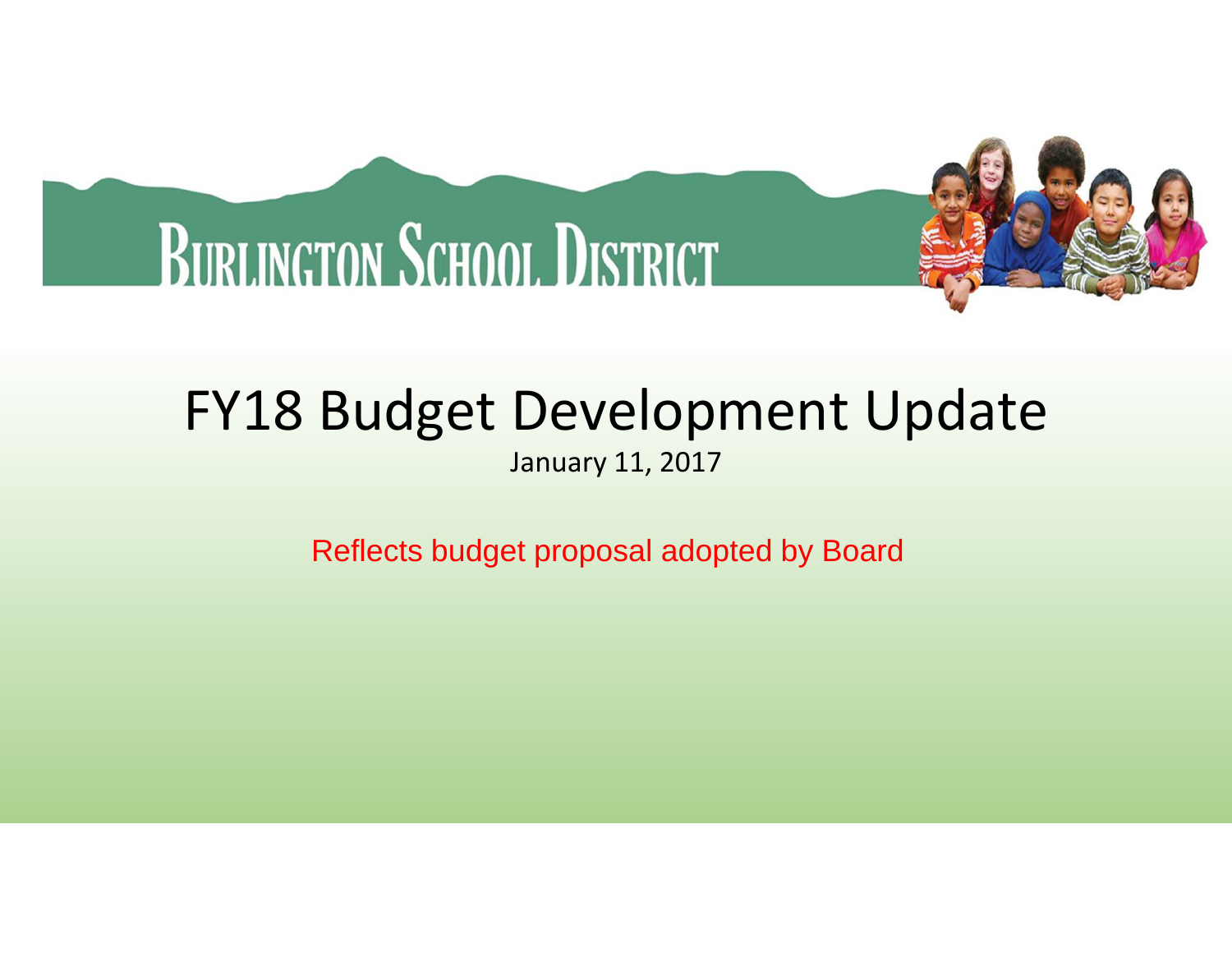### Board Core Beliefs

### We Believe:

- •Every child can succeed
- $\bullet$ Diversity and inclusion promote strong schools and communities
- •A welcoming, supportive climate fosters learning
- •Selt-reflection and accountability improve our practices
- •Families and community are partners in educating our children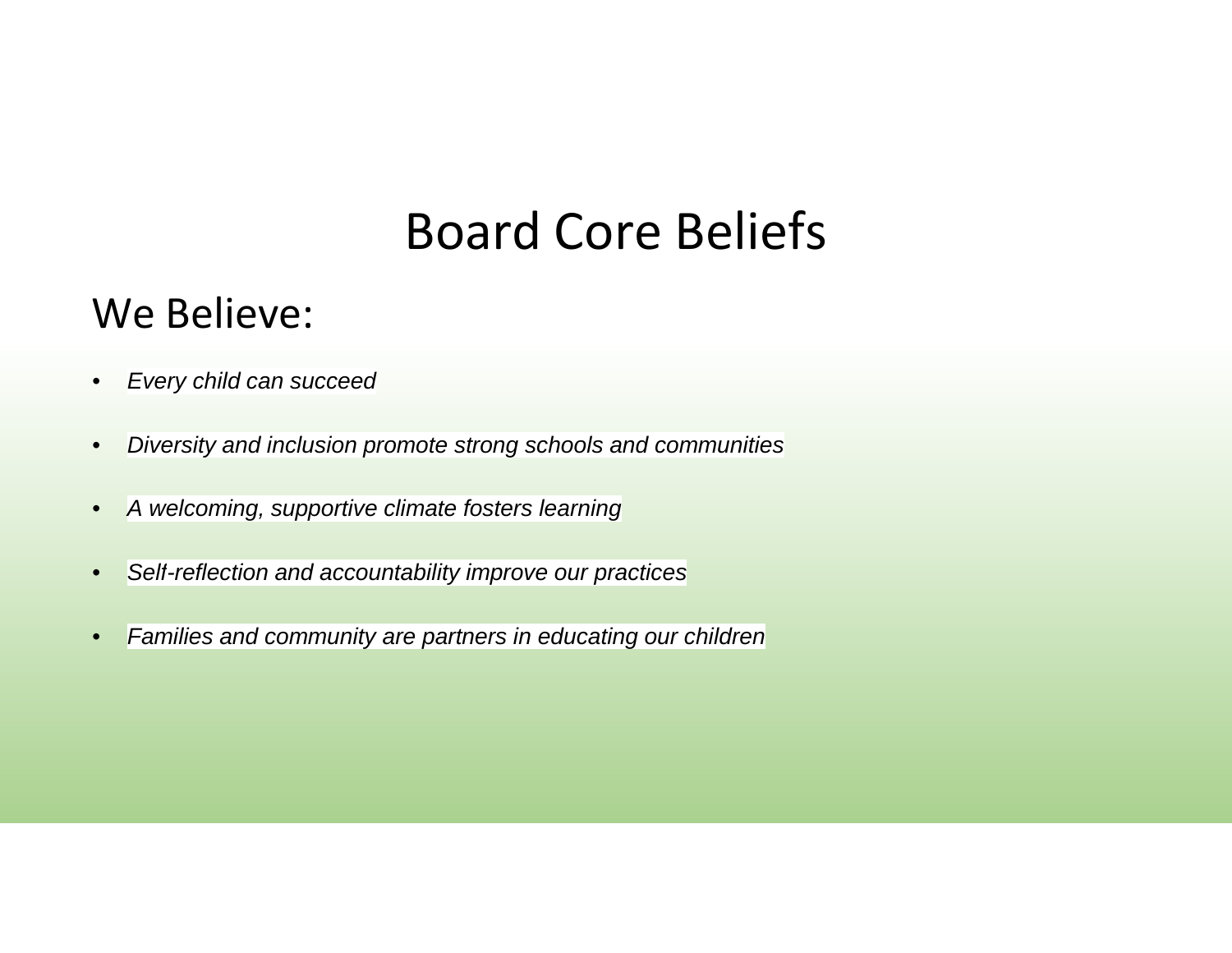## Strategic Budget Goals

• Invest in Strategic Priorities

Sustainable Finance and Facilities - Equitable Climate and Culture - Inclusive Teaching and Learning

- Invest in System Assets Strategic Priorities Students- Staff - Programs- Capital Facilities
- Sustain and Support FutureContingency - Fiscal Responsibility
- Baseline Multi-Year Planning Approach
- Data Informed Decisions
- Equity lens and metrics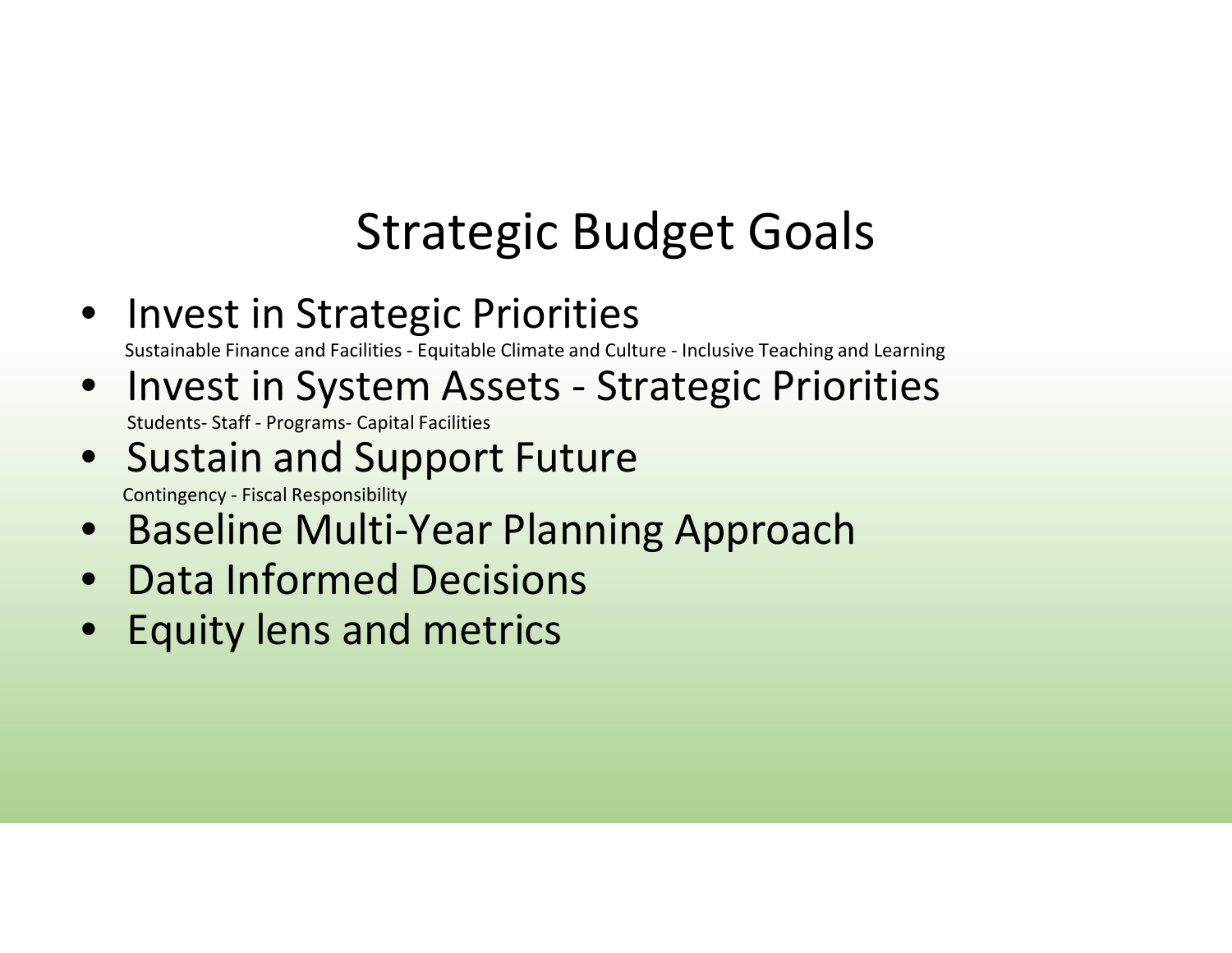### Stakeholder Input Process

Public comment at Board meetings Public comment at Finance Committee meetingsStaff budget advisory group Student input survey (conducted by student representatives)Principal inputDirector inputCommunity input session dedicated to budget and revenuesEnglish Learner Parent Advisory CouncilWeb input on budget document contentsPTO submissionsUnsolicited emails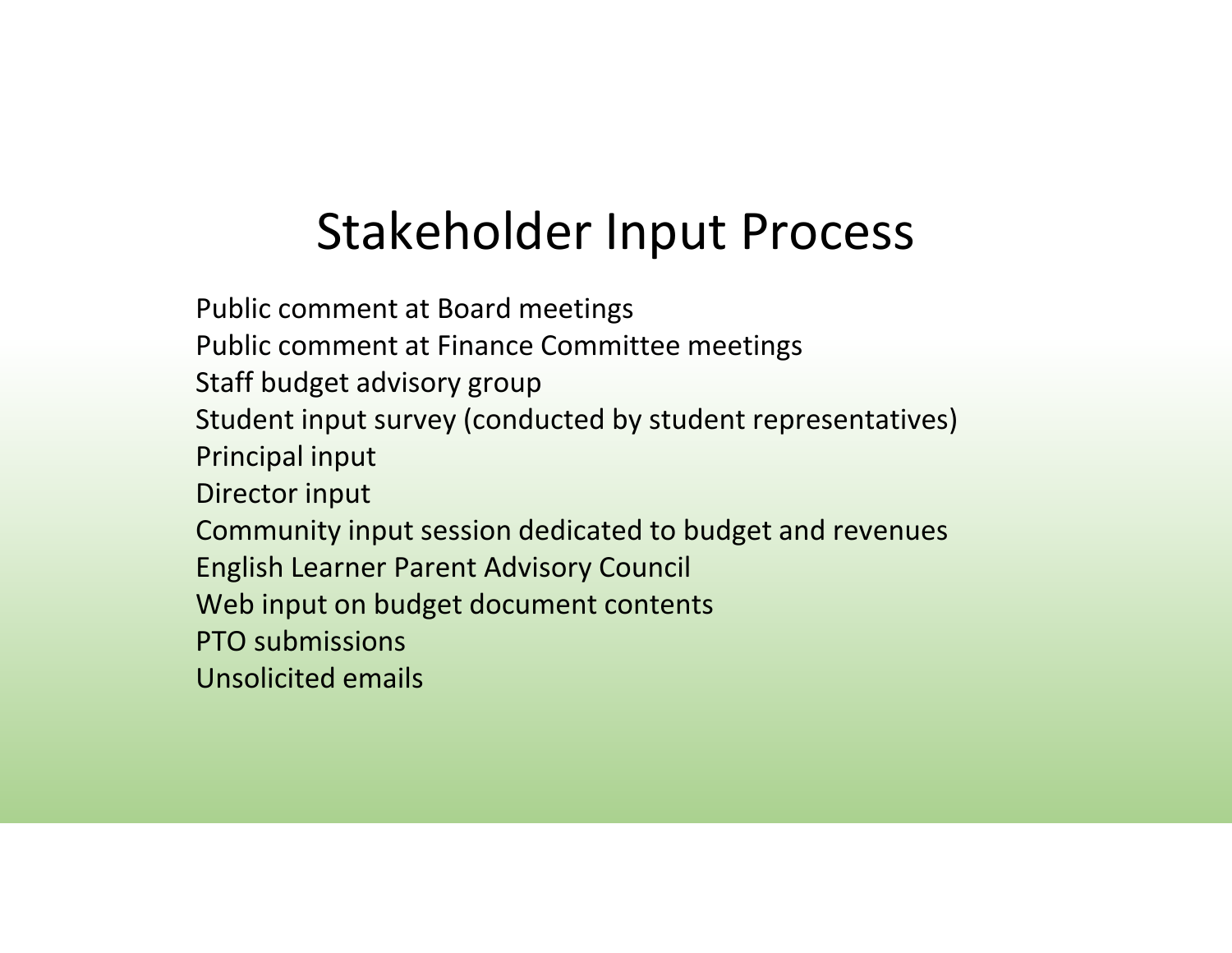### Budget Requests: Over \$4.1 million(Examples)

Preschool expansion Librarians BHS academic interventionists BHS specials teachers Middle school teaching staff Multilingual liaisons Achievement gap projects Planning room staffing Elementary school supplies Middle school supplies High school suppliesSupervision/monitoring staff Special education supports Social workersBus driver Preschool admin. support Equity/Restorative practices Inclusive Strategies conference Mediation services Principal equity training Parent University expansion Substance abuse counselorsStudent technologyKindergarten paras

Deferred maintenance Contingency / reserves School bus replacement Website update Time clock system School projection equipment IT pilot project funding Maintenance fleet replacement Crisis counselor English Learners coachAcademic interventionists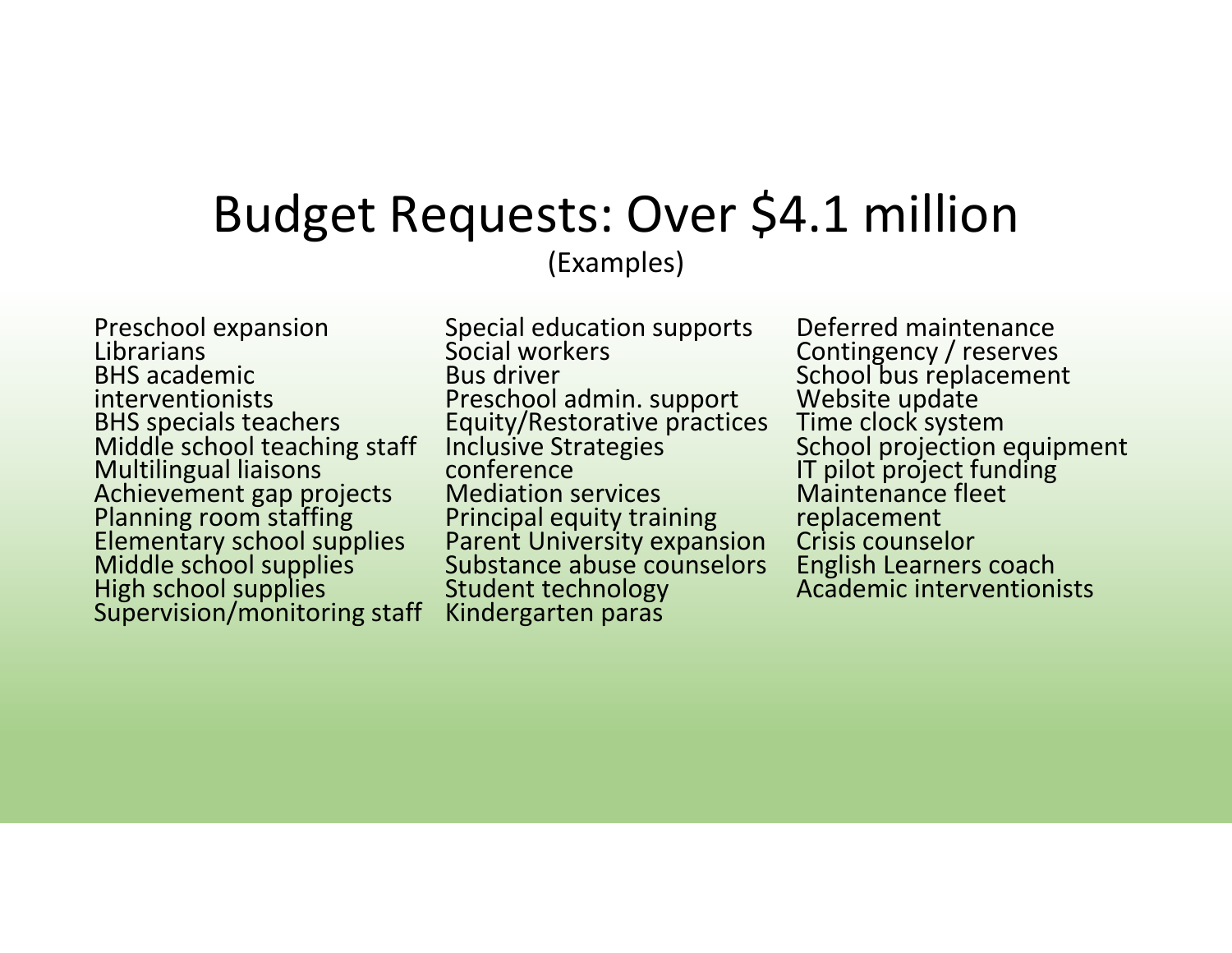### Budget Pressures

Capital Infrastructure Collective Bargaining AgreementsUniversal PreschoolStudent Support ServicesWorkers' CompensationRetirementHorizons Program Open Enrollment / Benefits ChangesState MandatesCity Retirement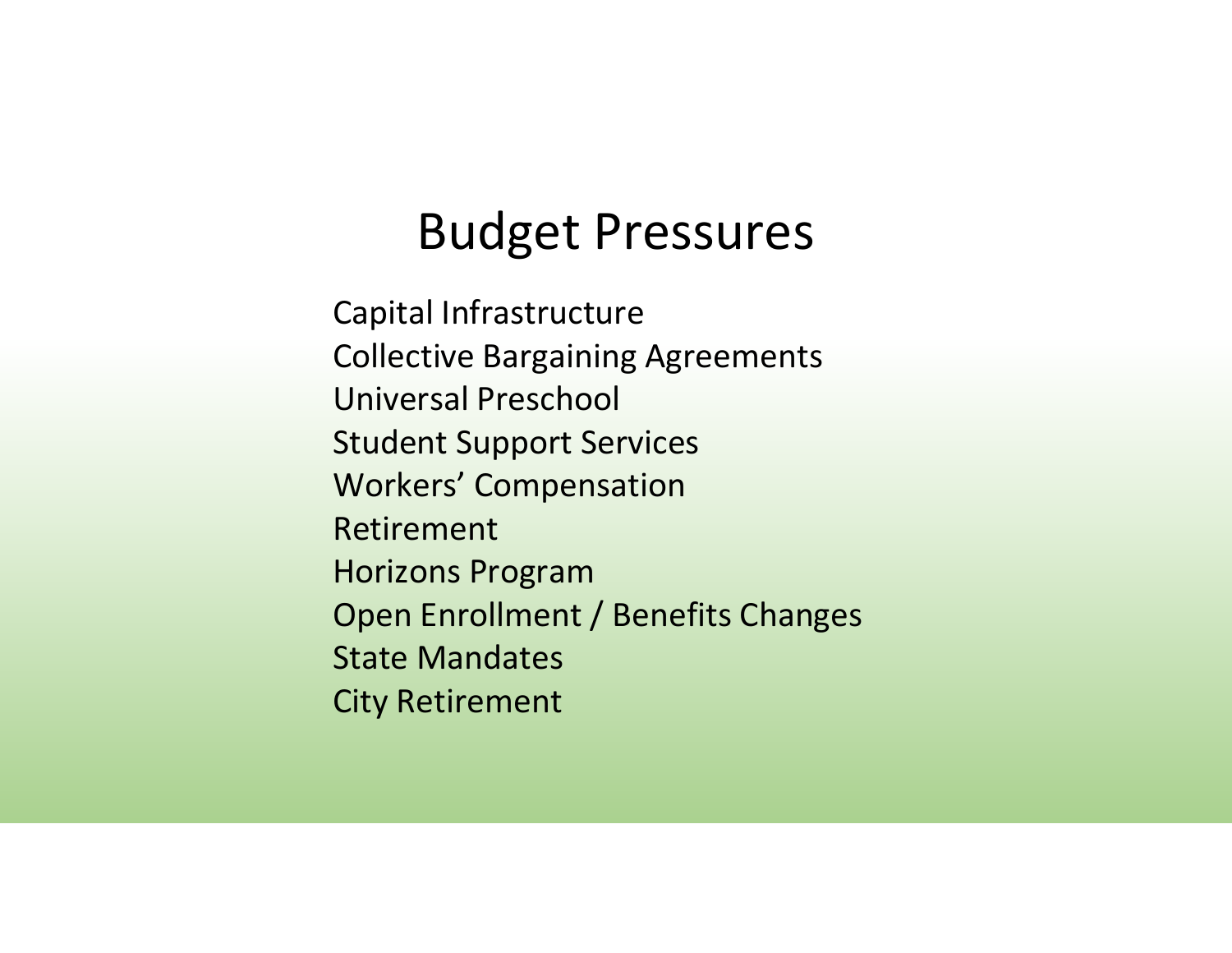### Budgeting Process

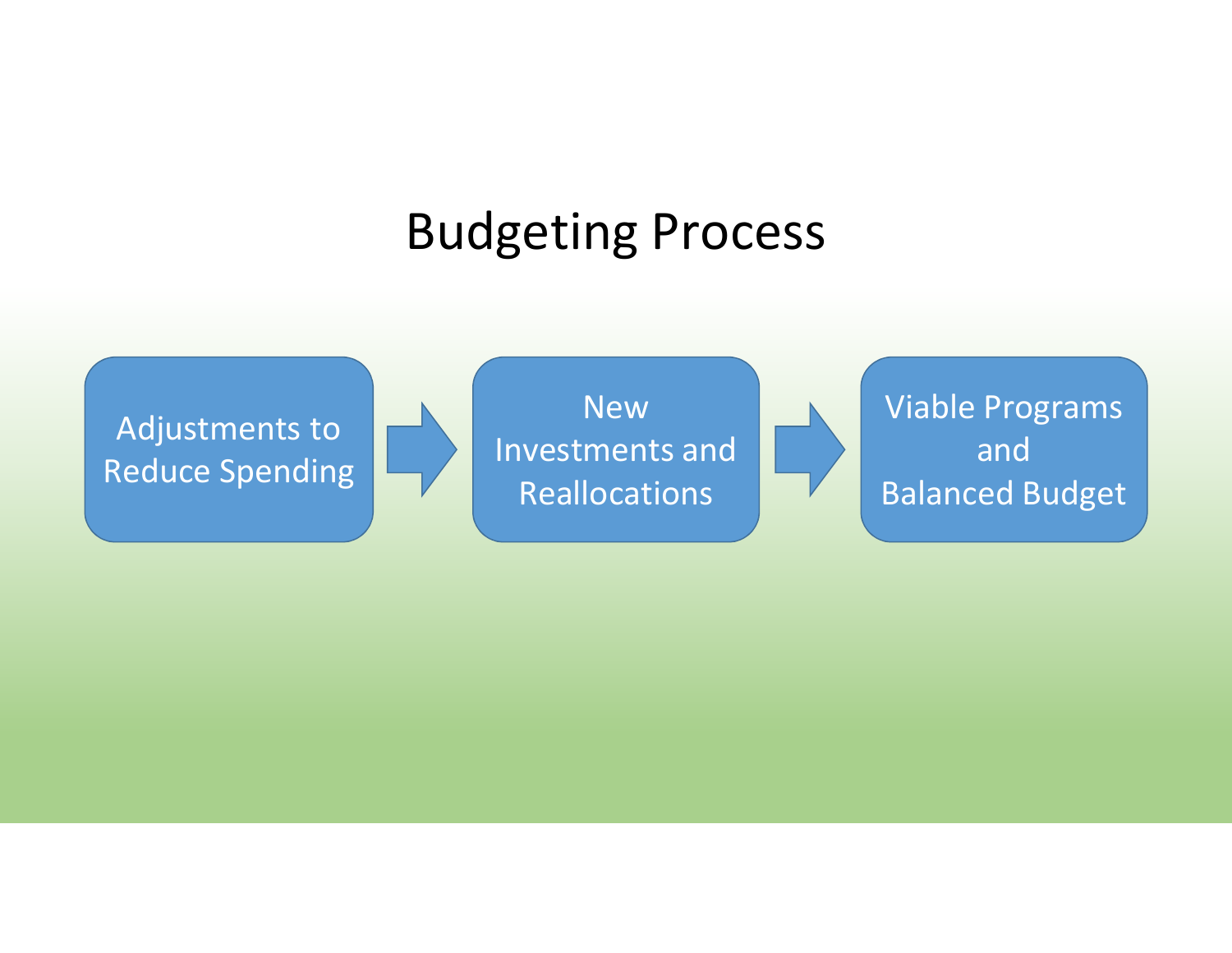### Central Office and Departments

3% Reduction Applied to Non-Personnel Budgets: \$150,000

SuperintendentSchool Board Property servicesInformation TechnologyBusiness Office Human ResourcesDiversity & Equity

Reduced professional servicesReduced feesVarious operational reductionsVarious operational reductionsReduced lease paymentsReduced professional servicesReduced professional services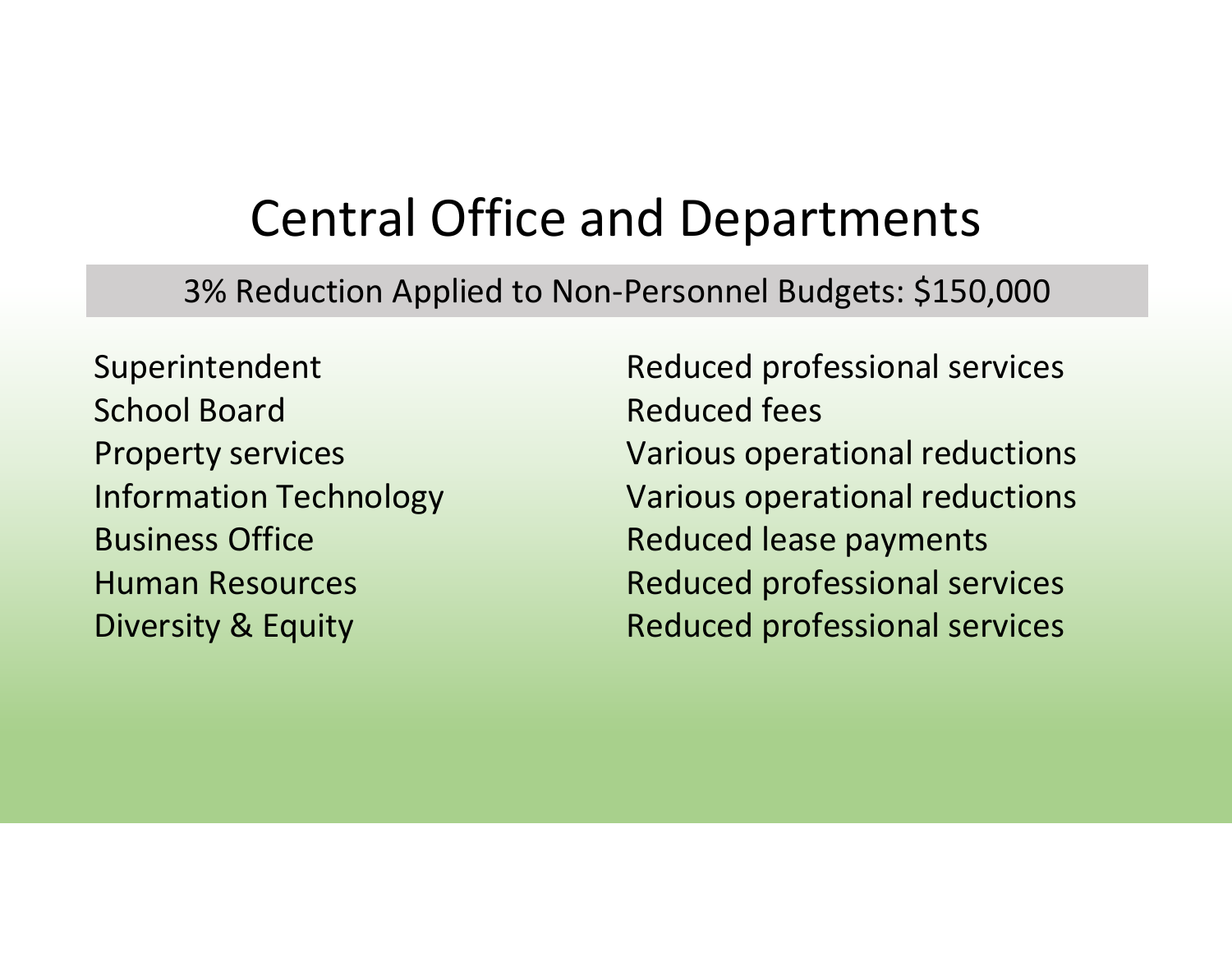### Sustainable Finance and Facilities

2018 Budget Priority:

Invest in Facilities and Budget Stability

#### Rationale:

- ● The capital planning process, including a facilities condition assessment, revealed the need for significant investment in our facilities. The debt service increase would allow for up to \$4 million of capital investments in FY18, if voters approve a separate bond question.
- ● Establishing a budgetary contingency will allow the District to respond to unanticipated needs without creating a budget deficit. Unspent funds will reduce budget pressure in subsequent years.

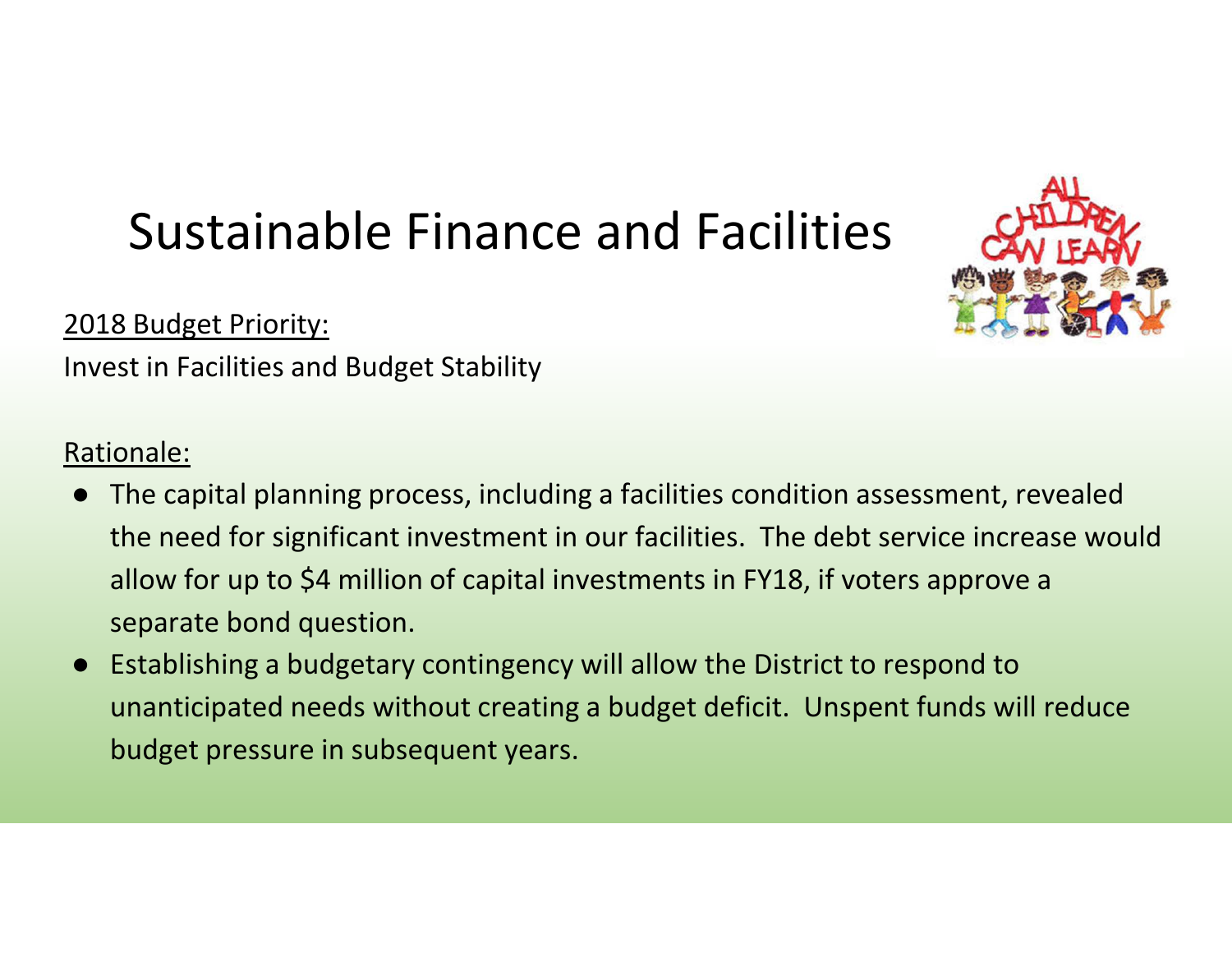### Sustainable Finance and Facilities

| Contingency (1% of general fund) | \$700,000 | \$335,000            |
|----------------------------------|-----------|----------------------|
| Debt service on \$4m new debt*   | \$100,000 | Deferred maintenance |
| School bus replacement           | \$80,000  |                      |
| Website update                   | \$30,000  |                      |
| Expanded time clock system       | \$22,000  |                      |
| School projection equipment      | \$15,000  |                      |

\**Debt service amount presumes voter approval for an additional \$19 million of borrowing over 10 years to address deferred maintenance needs. In FY18, only an additional \$2 million is anticipated (on top of \$2m already authorized by charter).*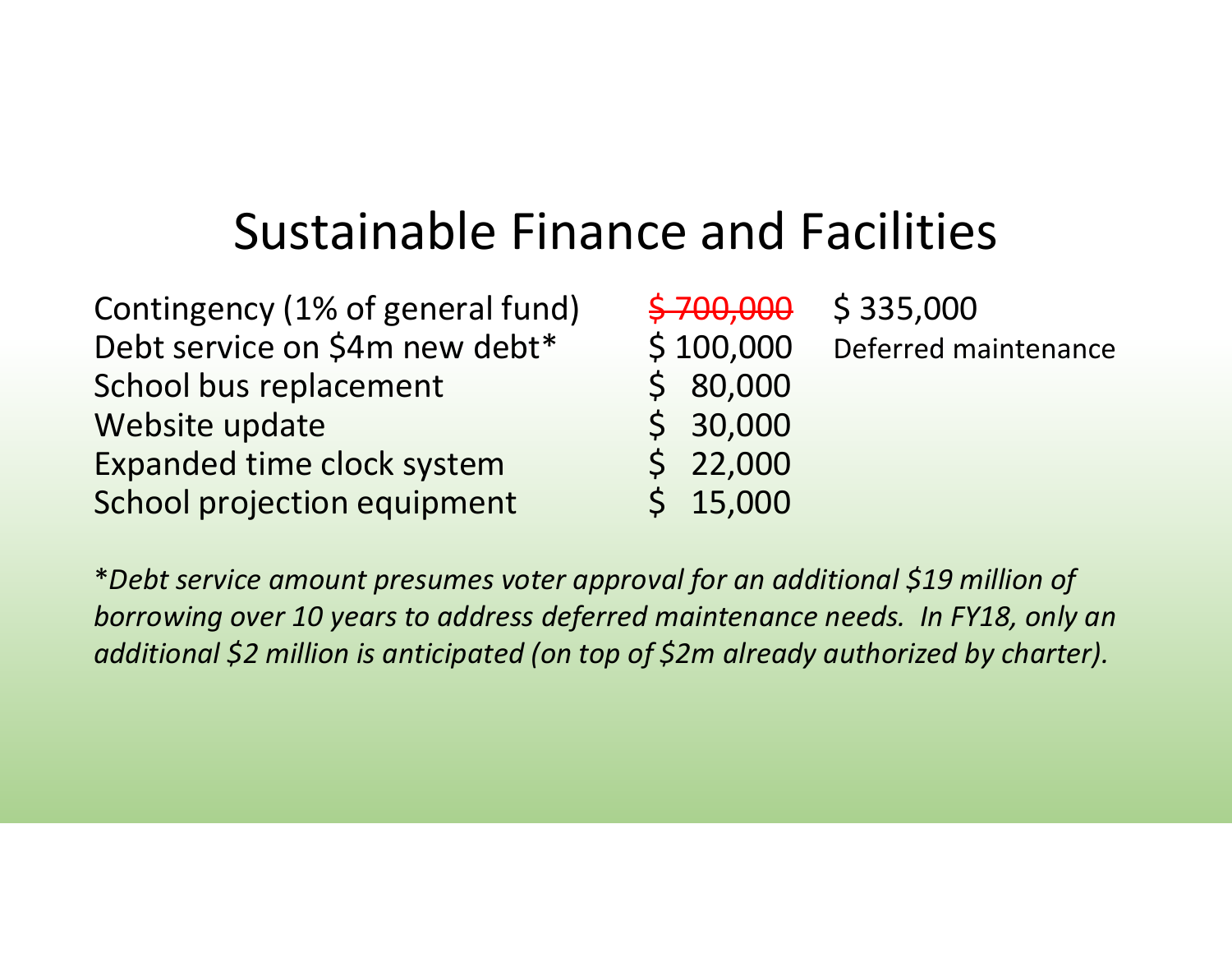### Equitable Climate and Culture

#### 2018 Budget Priority:



Psychological and Behavioral Supports: Improving Student Access to Education

#### Rationale:

Behavioral and social skills interventions as well as greater flexibility to meet student emotional needs. Additional resources will provide the ability for earlier intervention and augmented instruction, intended to reduce student behavior referrals and loss of instruction. Improve school inclusive climate. Focus on building capacity in district schools to meet the needs of all students.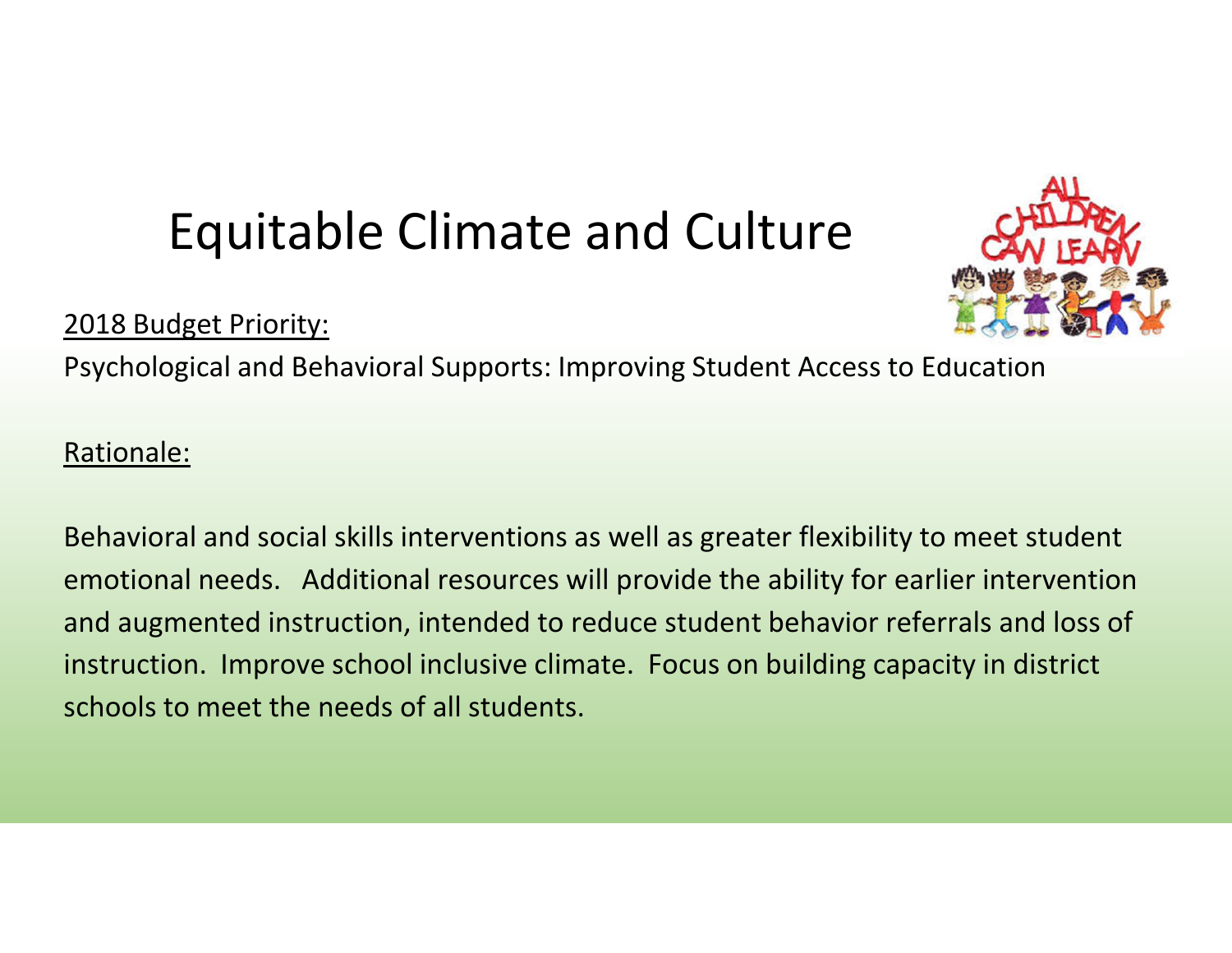## Equitable Climate and Culture

Special education supports<br>
Social workers

Social vorkers

Social education supports

Social education supports

Social education supports

Social education supports

Social education supports

Social education supports Social workers<br>
Bus driver Bus driver<br>Preschool administrative support \$ 35,000 Preschool administrative support  $\begin{array}{cc} \xi & 35,000 \\ \xi & 34,000 \\ \text{Inclusive Strategies conference} & \xi & 34,000 \\ \text{Median services} & \xi & 5,000 \\ \text{Principal equity training} & \xi & 3.000 \\ \end{array}$ Equity/Restorative practices **Inclusive Strategies conference Mediation services** Principal equity training

- psychological/behavior
- - 75,000 preschool/special ed
		- program growth
	-
	- 8,000
	- 5,000
	- 3,000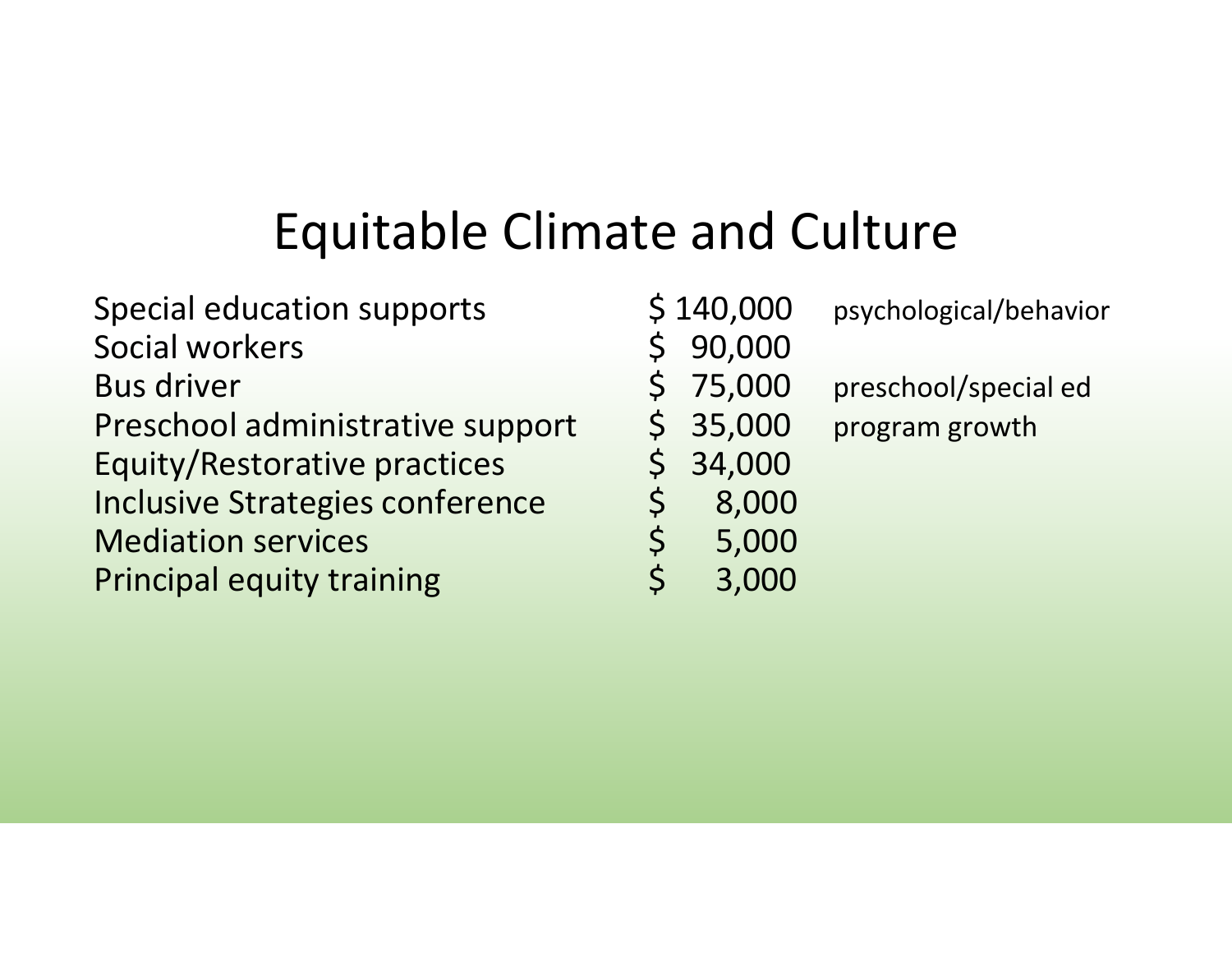## Inclusive Teaching and Learning

#### 2018 Budget Priority:

Academic Interventions: Improving Outcomes for Students

#### Rationale:

Academic interventions are additional instruction and supports that supplement the general curriculum (regular classroom instruction) and are necessary to improve academic performance for students based on data. A successful academic intervention process includes providing quality instruction with interventions matched to student need, and monitoring progress frequently to make decisions about changes in instruction and appropriate interventions.

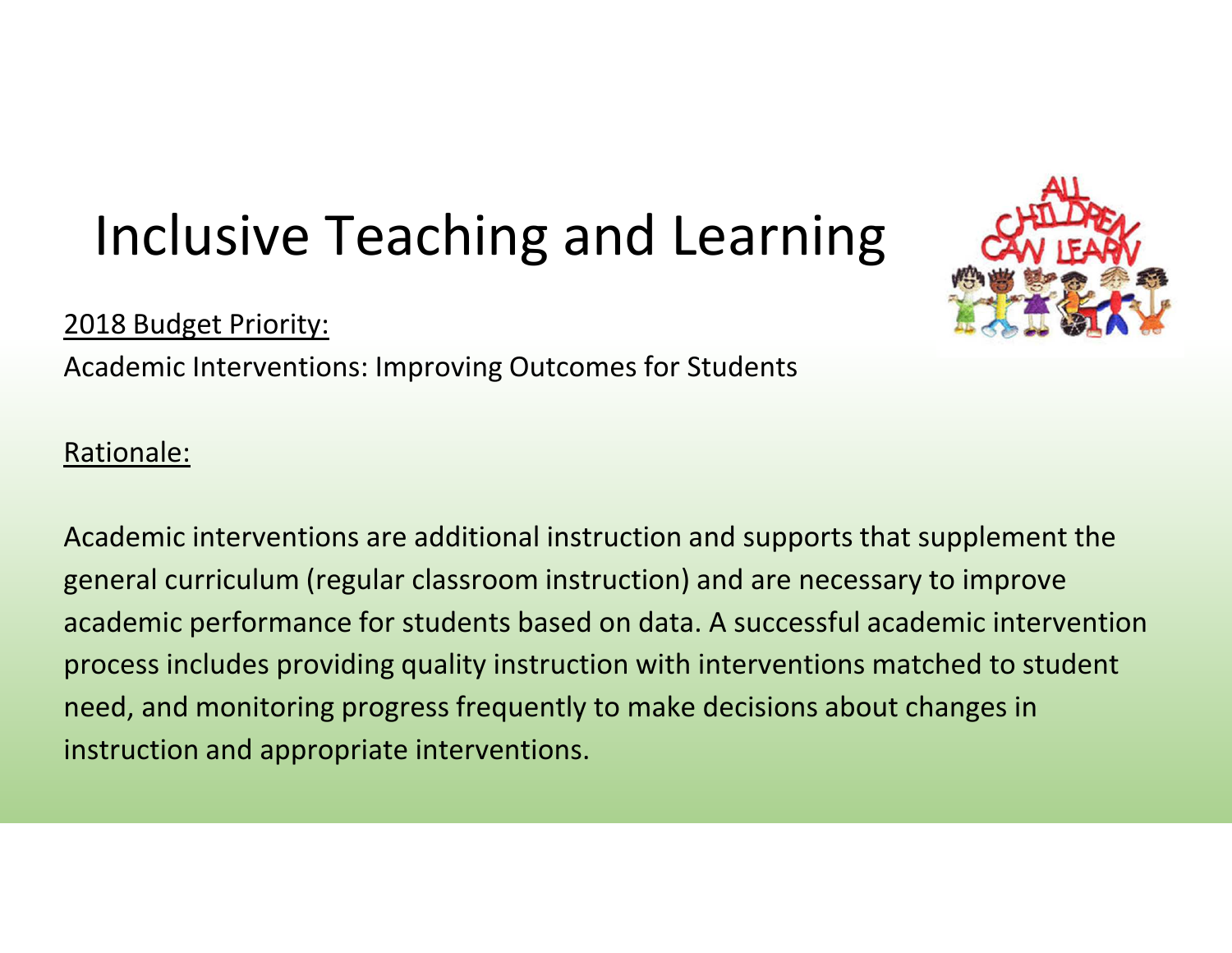### Inclusive Teaching and Learning

| <b>Preschool expansion</b>                |              | \$300,000 |
|-------------------------------------------|--------------|-----------|
| Librarian interventionists                |              | \$130,000 |
| <b>BHS academic interventionists</b>      |              | \$90,000  |
| BHS specials teachers (Music, Art, PE) \$ |              | 45,000    |
| Middle school teaching staff              |              | \$90,000  |
| Multilingual liaison in General Fund      |              | \$60,000  |
| Achievement gap projects                  |              | \$30,000  |
| <b>Planning room staffing</b>             | $\mathsf{S}$ | 21,000    |
| Elementary & middle school supplies       |              | \$16,000  |
| <b>Supervision and monitoring staff</b>   |              | 3,000     |
|                                           |              |           |

OOO in response to Act 166,<br>OOO strategic plan focus ,000 strategic plan focus<br>.000 math/reading .000 math/reading<br>.000 student prefer 000 student preferences<br>000 based on enrollment OOO based on enrollment<br>OOO formerly grant funde 000 formerly grant funded<br>000

000 books and materials<br>000 safety issue safety issue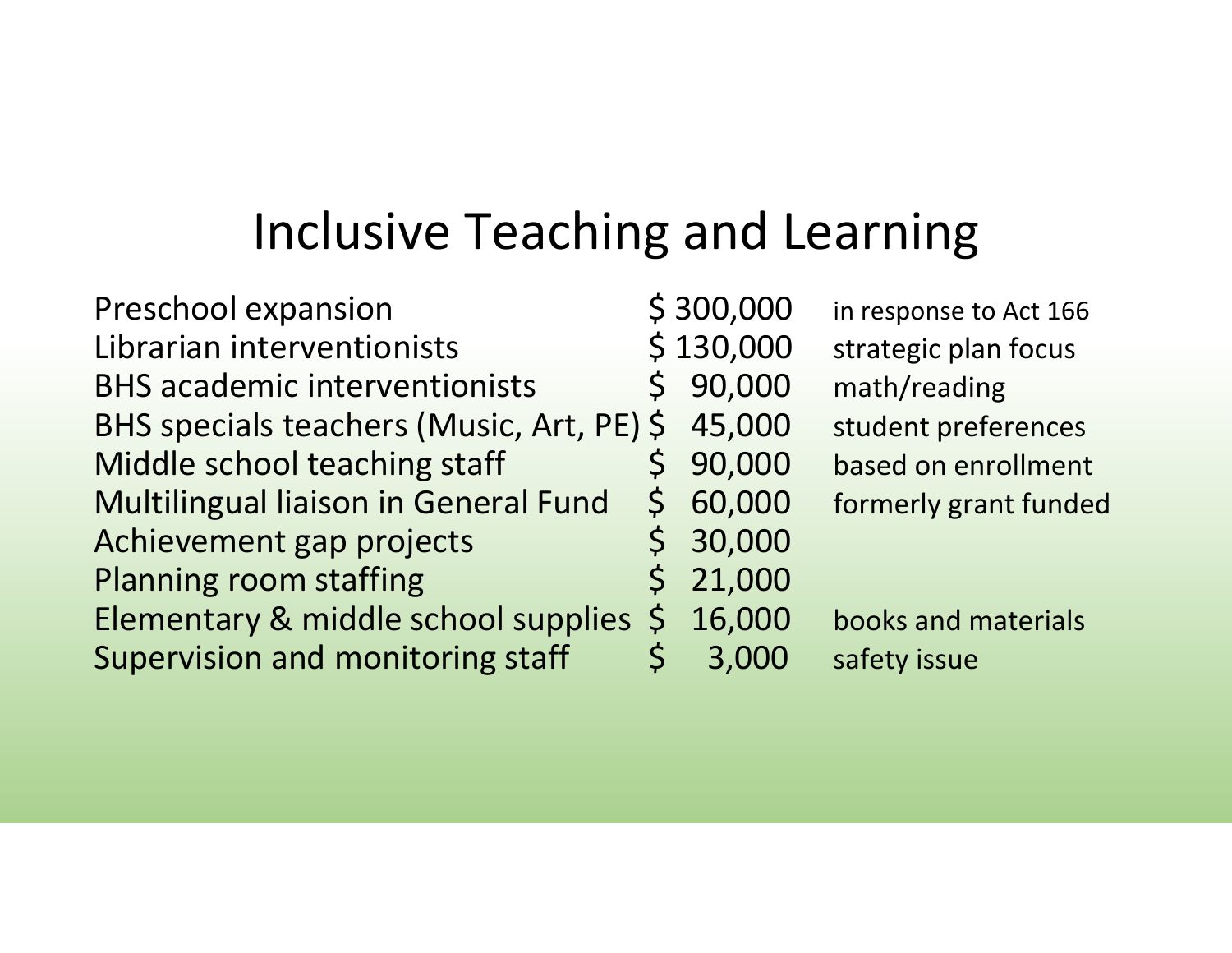### High School Enrollment

|                    | <b>FY17</b><br><b>Budget</b> | <b>FY17</b><br><b>Actual</b> | <b>FY18</b><br><b>Budget</b> | <b>FY18</b><br>$\vert\,\vert$ Expected Change | <b>Staff</b> |
|--------------------|------------------------------|------------------------------|------------------------------|-----------------------------------------------|--------------|
| <b>High School</b> | 986                          | 946                          | 986                          | 965                                           | $+2.0$ FTE   |

High school instructional staff increases focused on interventions and increased elective offerings.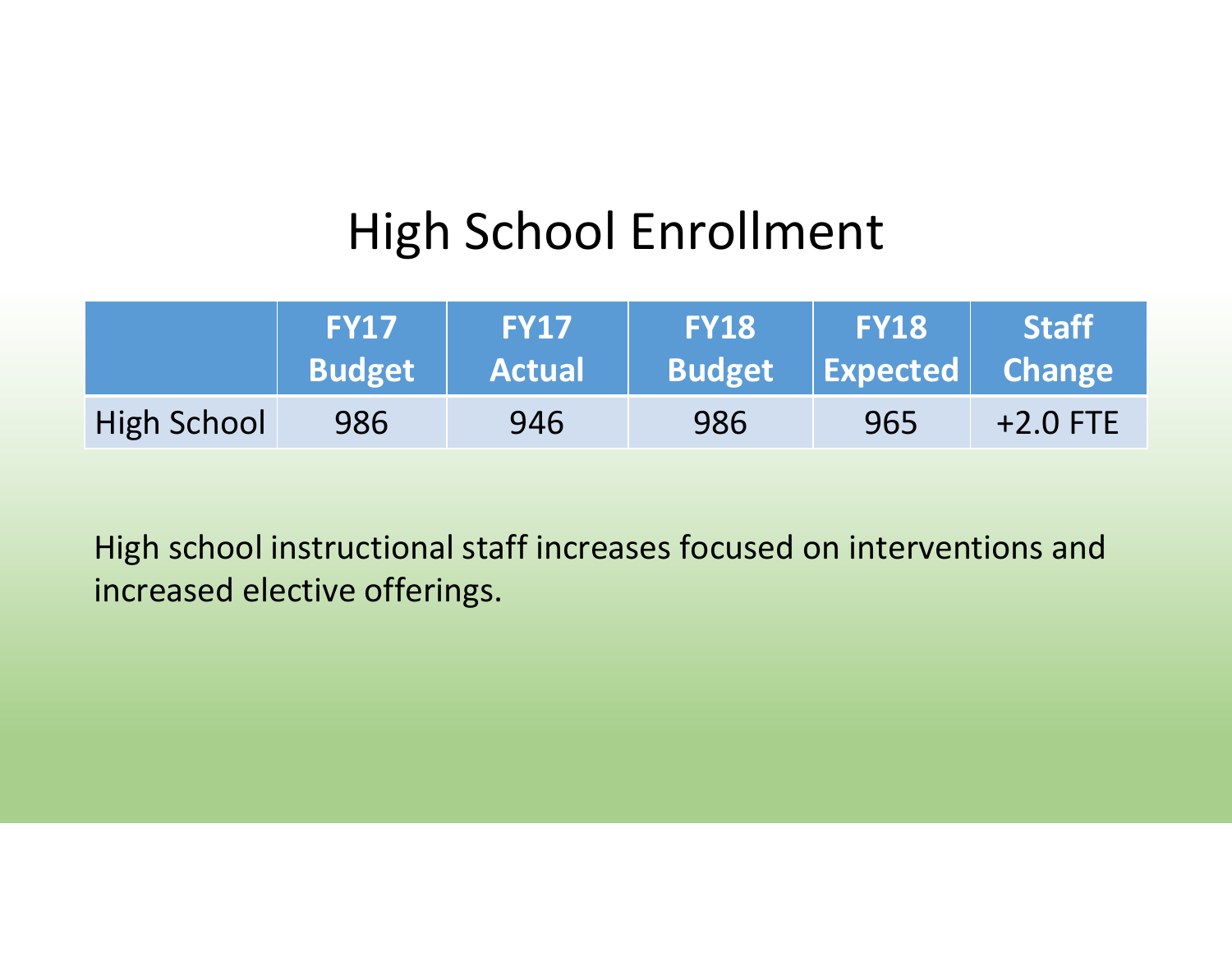### Enrollment & School Staff Increases

| Instructional Level      |       | $\mid$ FY16 $\mid$ FY17 $\mid$ FY18 |      | Instructional Staff<br><b>Change</b> |
|--------------------------|-------|-------------------------------------|------|--------------------------------------|
| Middle School            | 792   | 803                                 | 830  | $+1.0$ FTE                           |
| <b>Elementary School</b> | 1.729 | 1692                                | 1702 | $+1.0$ FTE                           |

Middle school instructional increase needed in response to enrollment growth.

Elementary school instructional increase for library interventionists at SA and IAA.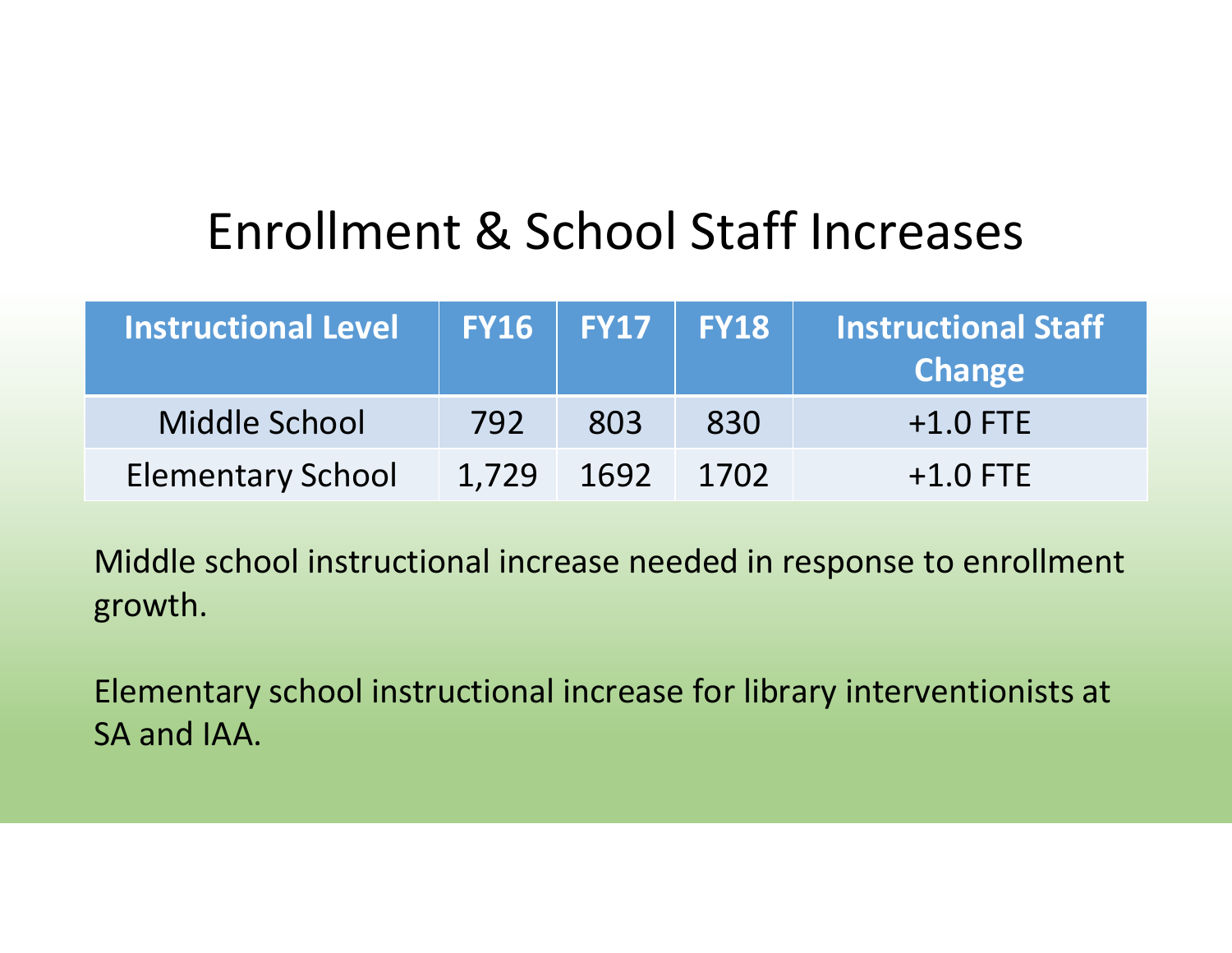### FY18 Expenditure Budget Summary

General Fund Expenditures Only

| Total GF Spending Increase \$ 3.89 million (5.6%) |                       |
|---------------------------------------------------|-----------------------|
|                                                   | TOTAL \$73.76 million |
| <b>Salary increases</b>                           | $$0.75$ million       |
| <b>New investments</b>                            | $$1.76$ million       |
| Non-discretionary increases                       | $$1.53$ million       |
| <b>Central Office Reductions</b>                  | $$ -0.15$ million     |
| <b>FY17 General Fund Budget</b>                   | $$69.87$ million      |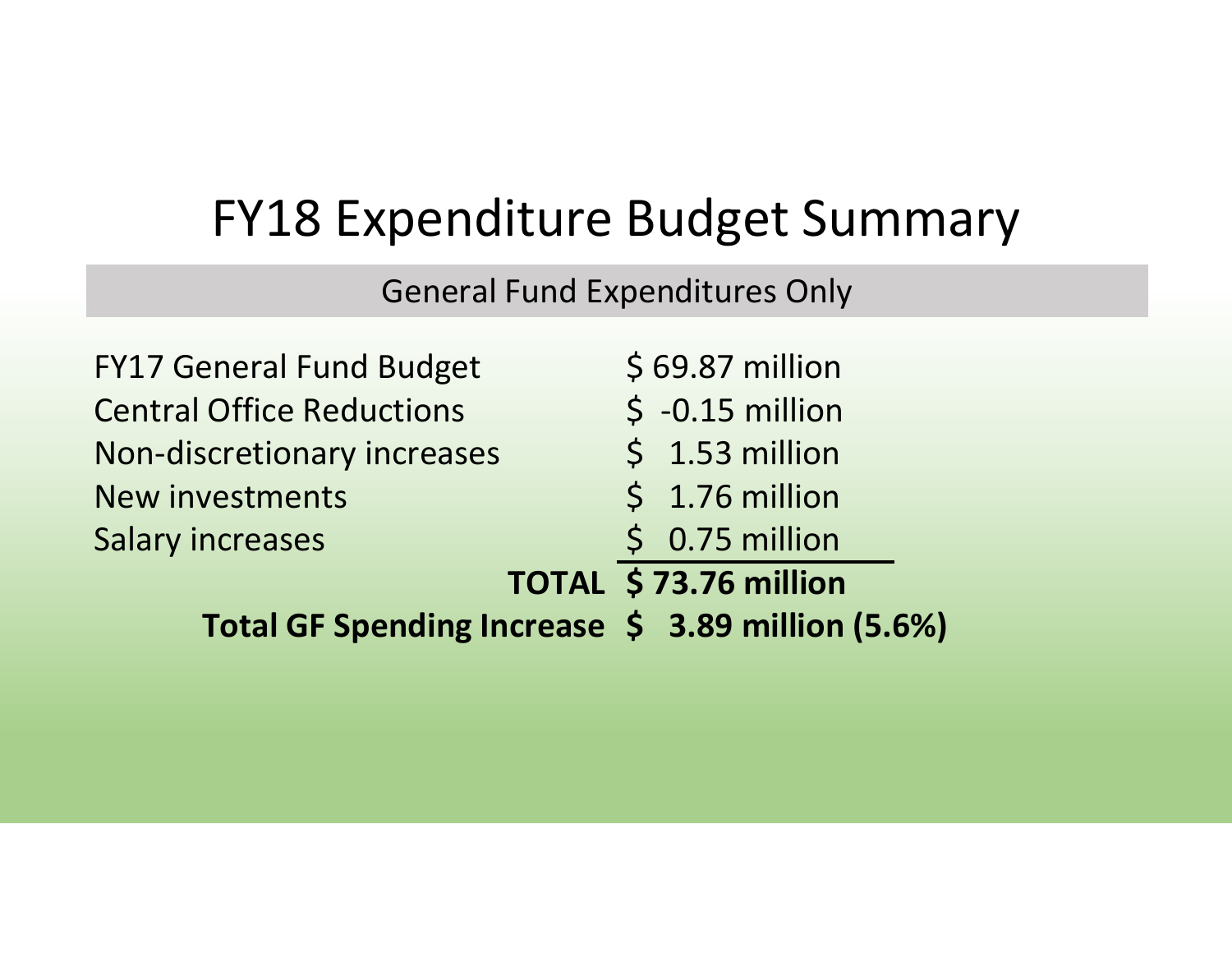### Total Budget

| <b>Fund</b>                     | <b>Amount</b> |
|---------------------------------|---------------|
| <b>General Fund</b>             | 73,755,000    |
| <b>Grants &amp; Other Funds</b> | 11,789,586    |
| <b>TOTAL</b>                    | 85,544,586    |

Act 46 changed the way the budget question is put before voters. Previously, only the General Fund (which directly impacts tax rates) was placed on the Burlington ballot. Now, the budget figure placed on the ballot includes estimates of all other funds (except enterprise and capital projects funds).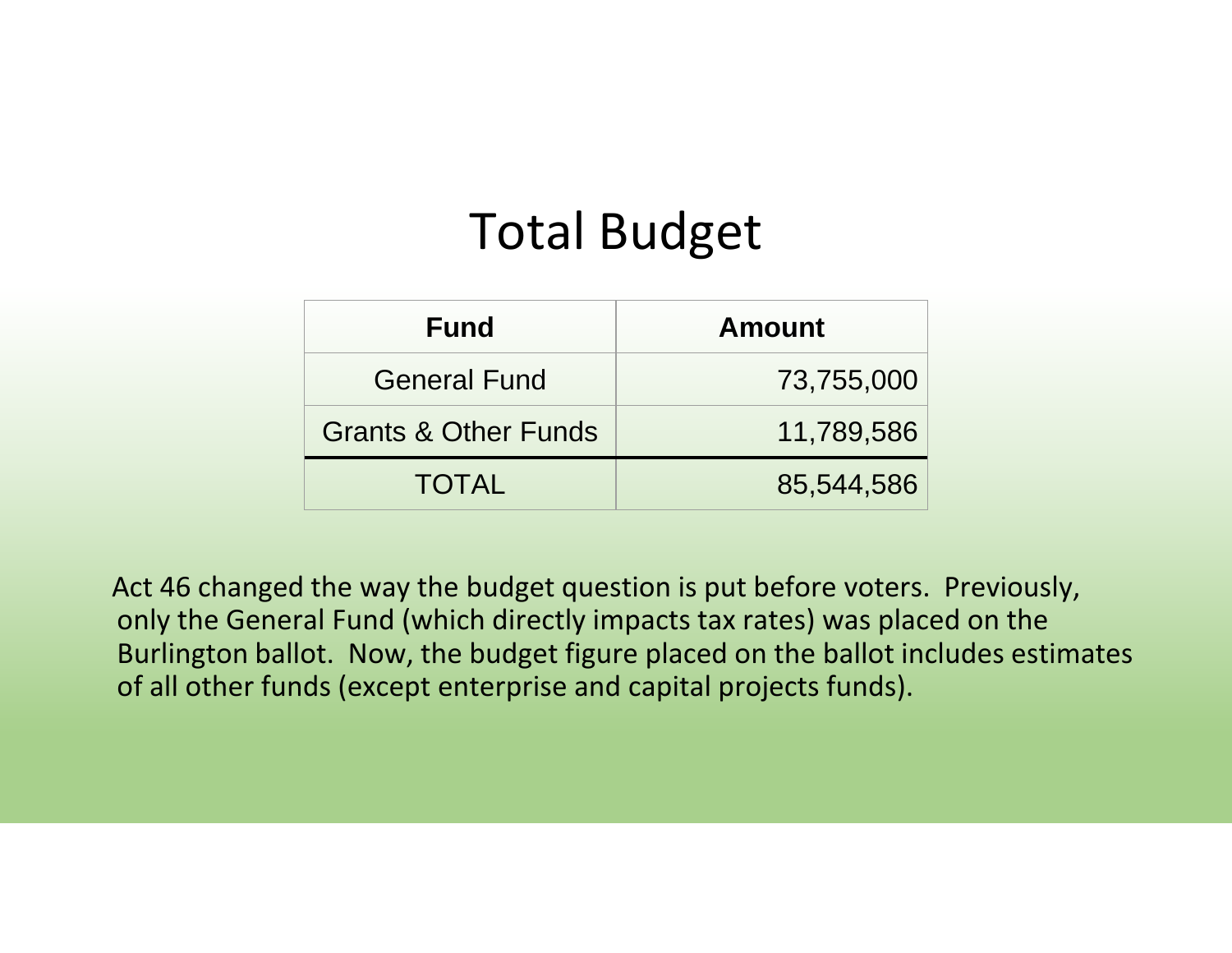### Tax Estimates

**Key Variable**Education spendingEqualized pupil countDollar yieldCommon level of appraisal

**Status**\$61,484,1831% decrease (down 44 eq. pupils)3.87% increase (up to \$10,076)2.5% decrease

### **Total Property Tax Impact 5.25%**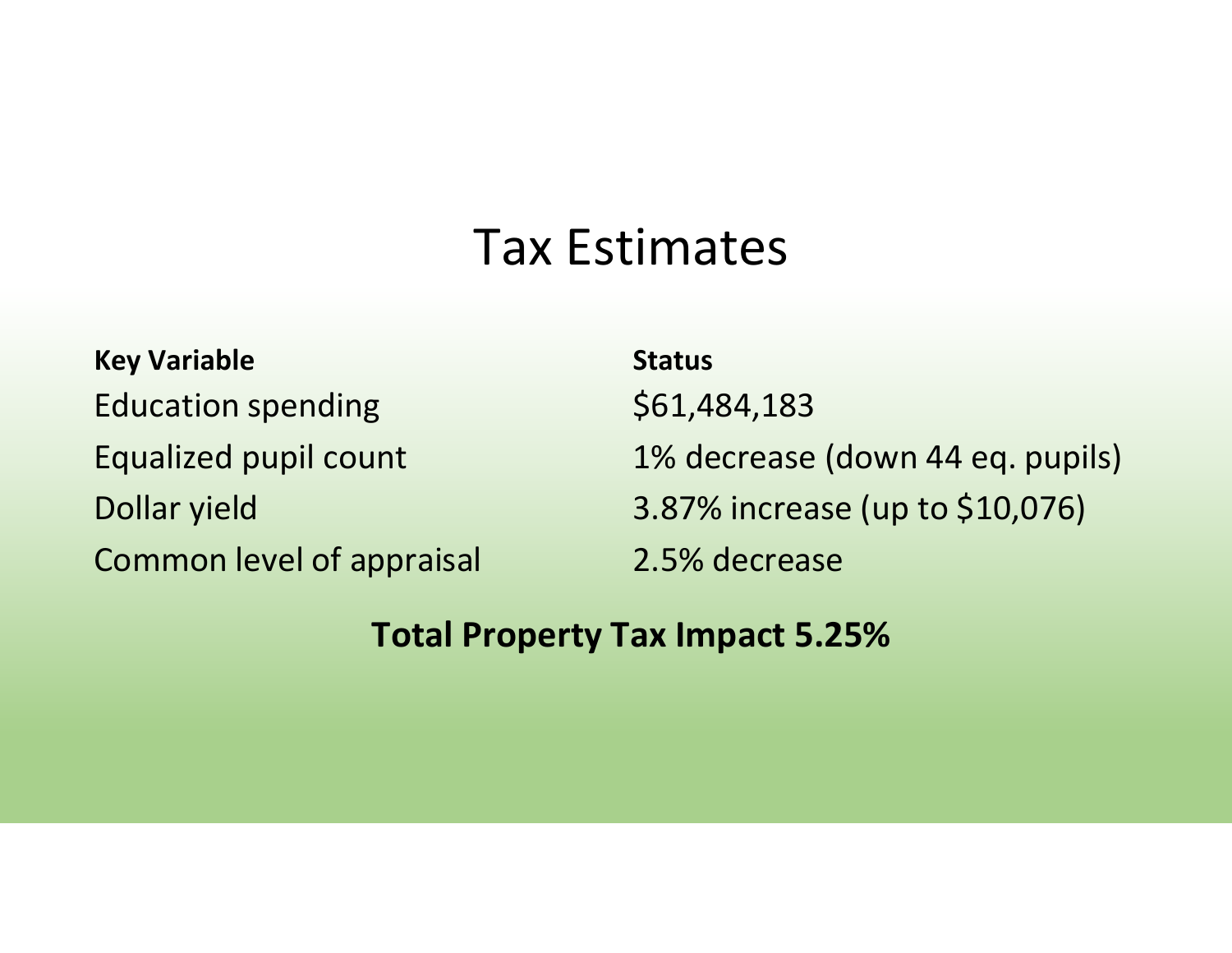### CLA Impact

CLA stands for Common Level of Appraisal and is a measure of how closely the assessed value of property reflects the market value of the property.

The CLA change from 84.52% to 82.42% (2.5% decline) is unrelated to school spending decisions.

CLA can change even subsequent to the Town Meeting Day vote, which happened last year.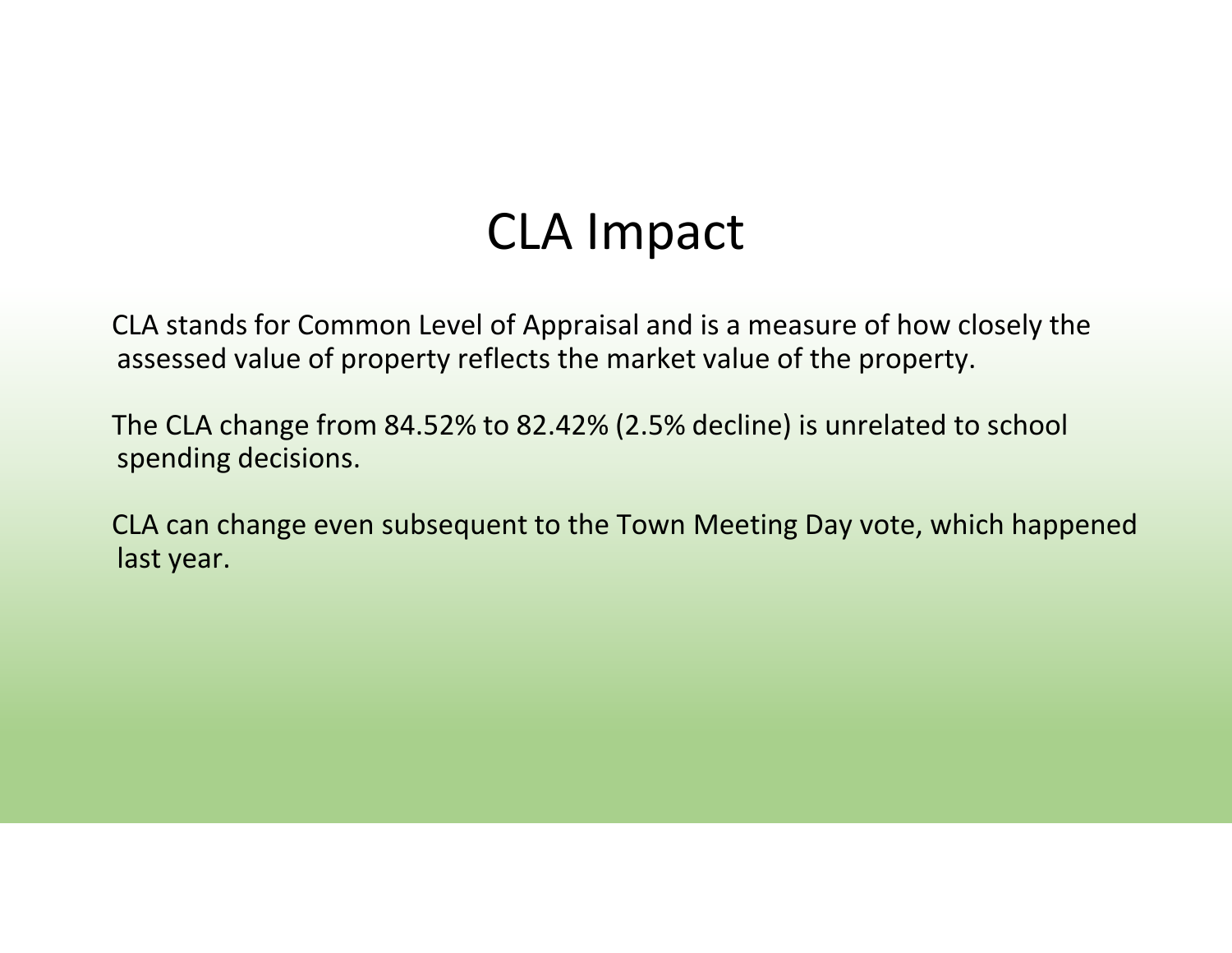### Estimated Tax Implications

| <b>Property Payers</b>              | <b>Property Tax Impact</b> |
|-------------------------------------|----------------------------|
| Estimated Rate (per \$100 of value) | \$1.8143                   |
| Difference from FY17 (\$1.7237)     | \$0.0906                   |
| Tax on \$231,500 homestead          | \$4200.06                  |
| Tax Difference from FY17            | \$209.63                   |
|                                     |                            |
| <b>Income Payers</b>                | <b>Income Tax Impact</b>   |
| Income Cap Percentage               | 2.54%                      |
| Difference from FY17 (2.60%)        | $-0.06$                    |
| Tax on \$50,000 household income    | \$1,269                    |

#### Figures reflect rounding

For education tax payers who pay based on income, the impact will be reflected on the fiscal year 2019 property tax bill. Existing law provides additional property tax relief for households with incomes below \$47,000. This is known as a "circuit breaker." Once a taxpayer qualifies for the circuit breaker, additional school district spending does not increase the taxpayer's tax liability.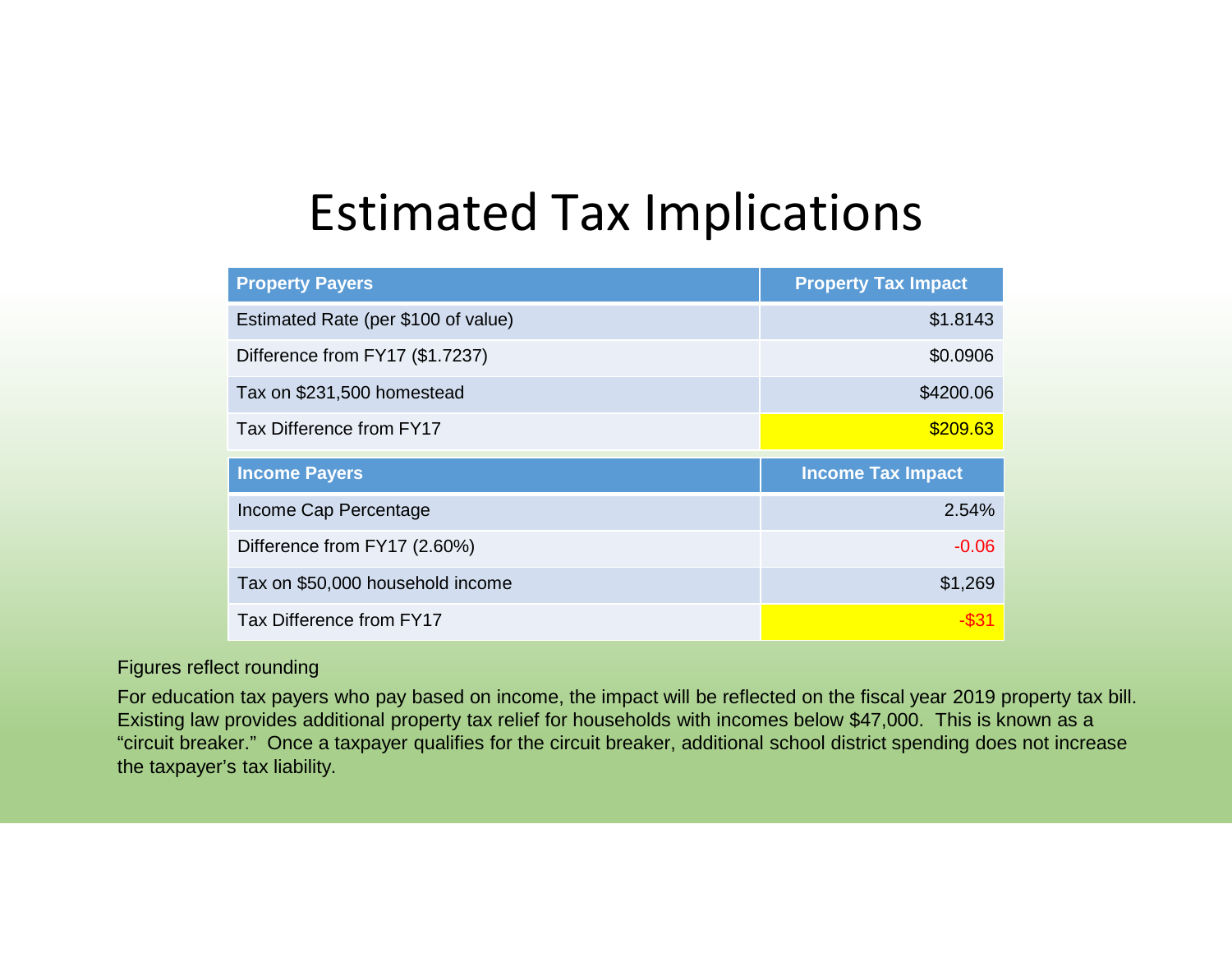### Ballot Question

Shall the voters of the school district approve the school board to expend \$85,544,586, which is the amount the school board has determined to be necessary for the ensuing fiscal year? It is estimated that this proposed budget, if approved, will result in education spending of \$15,066.96 per equalized pupil. This projected spending per equalized pupil is 6.61% higher than spending for the current year.

Spending at this level could produce a property tax rate increase of 5.25%.